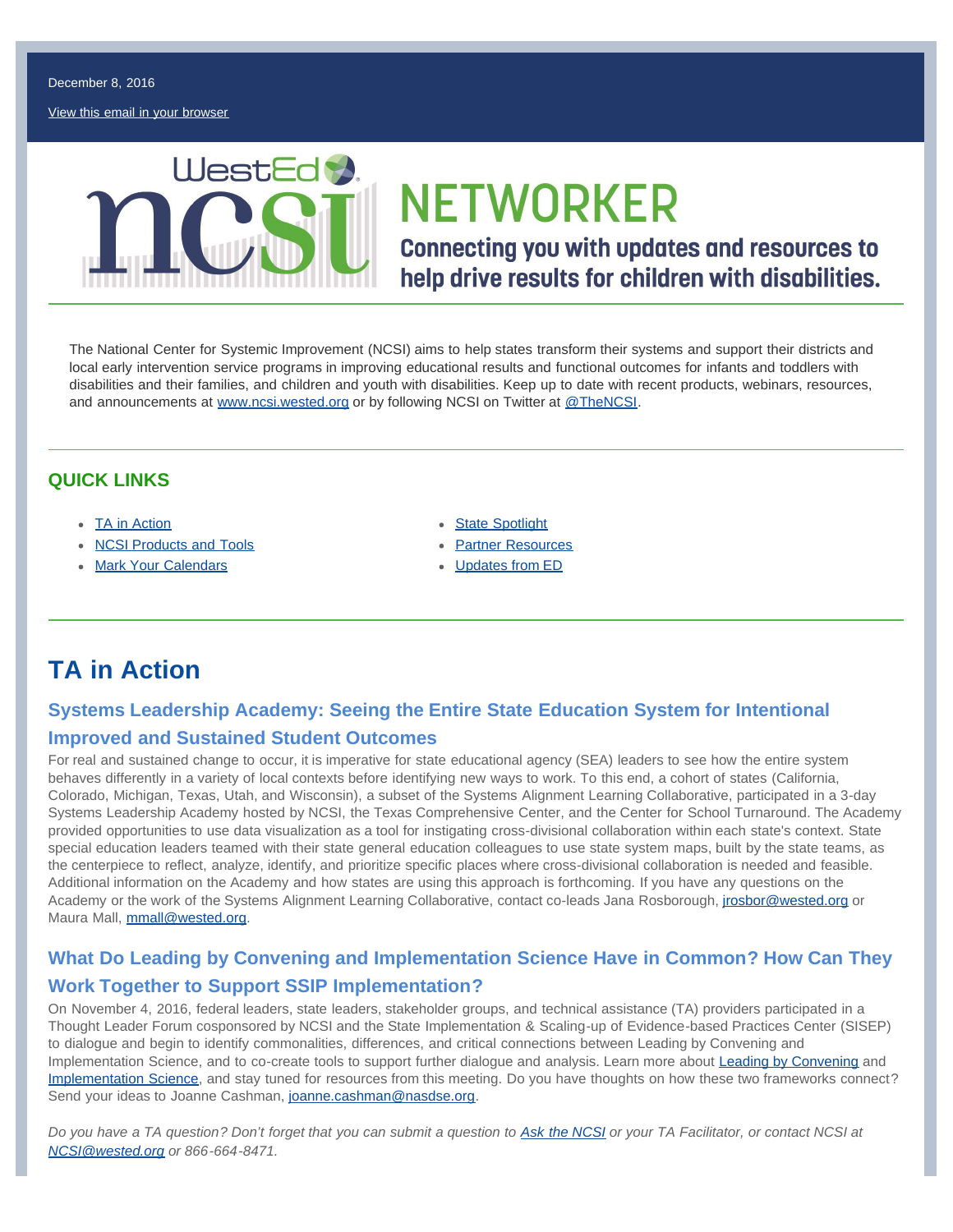## <span id="page-1-0"></span>**NCSI Products and Tools**

NCSI's service area teams have continued to develop resources and supports to assist states as they move into Phase III.

### **SSIP Phase III Process Guide Tool**

This [SSIP Phase III Process Guide,](https://ncsi.wested.org/wp-content/uploads/2016/09/SSIP_Phase_III_Process_Guide-2016-09-02.pdf) developed by Early Childhood TA Center (ECTA), the Center for IDEA Early Childhood Data Systems (DaSy), IDEA Data Center (IDC), and NCSI, includes key considerations and resources to support states in implementing the SSIP and evaluating implementation progress and outcomes. Although this resource was developed with a focus on Part C, the content covered is easily generalized to Part B. [View the Web version of the tool.](http://ectacenter.org/topics/ssip/ssip_phase3.asp)

### **How Do You Plan and Track Measures of SSIP Implementation?**

The [Implementation Evaluation Matrix](http://ncsi.wested.org/wp-content/uploads/2016/03/Implementation_Evaluation_Matrix-1.docx) supports states in answering evaluation questions related to SSIP implementation by helping states specify data collection plans and evaluate the implementation of the prioritized activities. Haven't clearly defined your intended activities and evaluation questions? See the [Sample SSIP Action Plan Template](http://ectacenter.org/~docs/topics/ssip/ssip_improvement_plan_template.doc), a resource for developing a Phase II SSIP improvement and evaluation plan prior to using this matrix.

### **Evaluating Coaching Effectiveness**

Did you know that 74% of those Part B states that indicated that TA was one of their infrastructure components identified coaching as a strategy to implement their SSIPs? Like any other educational innovation, coaching of educators must be used with fidelity to achieve its During Observation (To Be Completed by Observer)

intended outcomes. The Effective Coaching of Teachers: Fidelity Tool [Worksheet](http://ncsi.wested.org/wp-content/uploads/2016/09/CoachingFidelityTool_Worksheet_.docx) and [Rubric](http://ncsi.wested.org/wp-content/uploads/2016/09/CoachingFidelityTool_Rubric_.docx) are intended to collect information about the fidelity of coaching so that this information can be used by coaches and other educators to continuously improve upon how coaching occurs.

| <b>Adherence to</b><br><b>Essential Coaching</b><br><b>Practice</b>                                                                                                                                                                            | <b>Yes/No/Not Applicable</b>                                                              | <b>Observer Notes</b>                         |                                                                       |                                                     |
|------------------------------------------------------------------------------------------------------------------------------------------------------------------------------------------------------------------------------------------------|-------------------------------------------------------------------------------------------|-----------------------------------------------|-----------------------------------------------------------------------|-----------------------------------------------------|
|                                                                                                                                                                                                                                                |                                                                                           | <b>Quality of Coaching</b><br><b>Practice</b> | <b>Duration or</b><br><b>Frequency of</b><br><b>Coaching Practice</b> | <b>Responsiveness of</b><br><b>Coach to Teacher</b> |
| <b>Observation:</b> Watching<br>the teacher in the<br>classroom environment<br>use a specific program,<br>intervention, or practice                                                                                                            | $\square$ Yes<br>$\square$ No                                                             | $1\ 2\ 3\ 4\ 5$                               | 1 2 3 4 5                                                             | $1 \t2 \t3 \t4 \t5$                                 |
| <b>Modeling</b> (also<br>referred to as<br>demonstration):<br>Showing the teacher how<br>to use a specific<br>program, intervention, or<br>practice when the<br>teacher is unfamiliar with<br>the practice or uses the<br>practice incorrectly | $T$ Yes<br>N <sub>0</sub><br>π<br>Not applicable (NA):<br>σ<br>modeling was not<br>needed | 1 2 3 4 5<br>OR:<br>N A                       | 1 2 3 4 5<br>OR:<br>N A                                               | 1 2 3 4 5<br>OR:<br>N A                             |

## <span id="page-1-1"></span>**Mark Your Calendars**

- [December 2016 OSEP TA Call:](https://educate.webex.com/mw3000/mywebex/default.do?service=1&siteurl=educate&nomenu=true&main_url=%2Fmc3000%2Fe.do%3Fsiteurl%3Deducate%26AT%3DMI%26EventID%3D517589737%26UID%3D4651141122%26Host%3DQUhTSwAAAAKUsH4VQs0WvwbdoxQg6I2o3Jxn3AQAo7P919CJv8h-HSgbtf77t__soxmGSd7ZBsQkdcJwud6pch7dx8jgbo5W0%26FrameSet%3D2%26MTID%3Dm3e8426467ff4a43a7a4e5b19d66140d3) December 8, 2016
- [OSEP Webinar: ESSA Regulations on Accountability, Data](https://educate.webex.com/educate/j.php?MTID=m6e2210123fffab7374217c921551f547) [Reporting and State Plans](https://educate.webex.com/educate/j.php?MTID=m6e2210123fffab7374217c921551f547): December 9, 2016 2pm ET
- Joint Federal Programs Meeting, DC, December 12-13, 2016
- [Council for Exceptional Children Convention & Expo:](http://www.cecconvention.org/) April 19-21, 2017
- [Office of Special Education Programs \(OSEP\) 2017 Leadership](https://www.osepideasthatwork.org/resources-grantees/osep-meetings) [Conference](https://www.osepideasthatwork.org/resources-grantees/osep-meetings): July, 2017



## <span id="page-1-2"></span>**State Spotlights**

Many states have questions about data use and measuring progress. NCSI is developing a series of spotlights to highlight the challenges that states are facing and provide examples of how different states are addressing them.

### **What Do You Do When Your State Test Data Are Unavailable?**

The Tennessee Department of Education faced significant challenges in evaluating and reporting the effects of its first year of SSIP implementation when its state test data became unavailable. [Learn how Tennessee is tackling this problem and considerations for states](https://ncsi.wested.org/wp-content/uploads/2016/09/DATA-USE-CHALLENGES-SERIES-TN_Final-Version_508-Compliant.pdf) [facing similar challenges](https://ncsi.wested.org/wp-content/uploads/2016/09/DATA-USE-CHALLENGES-SERIES-TN_Final-Version_508-Compliant.pdf).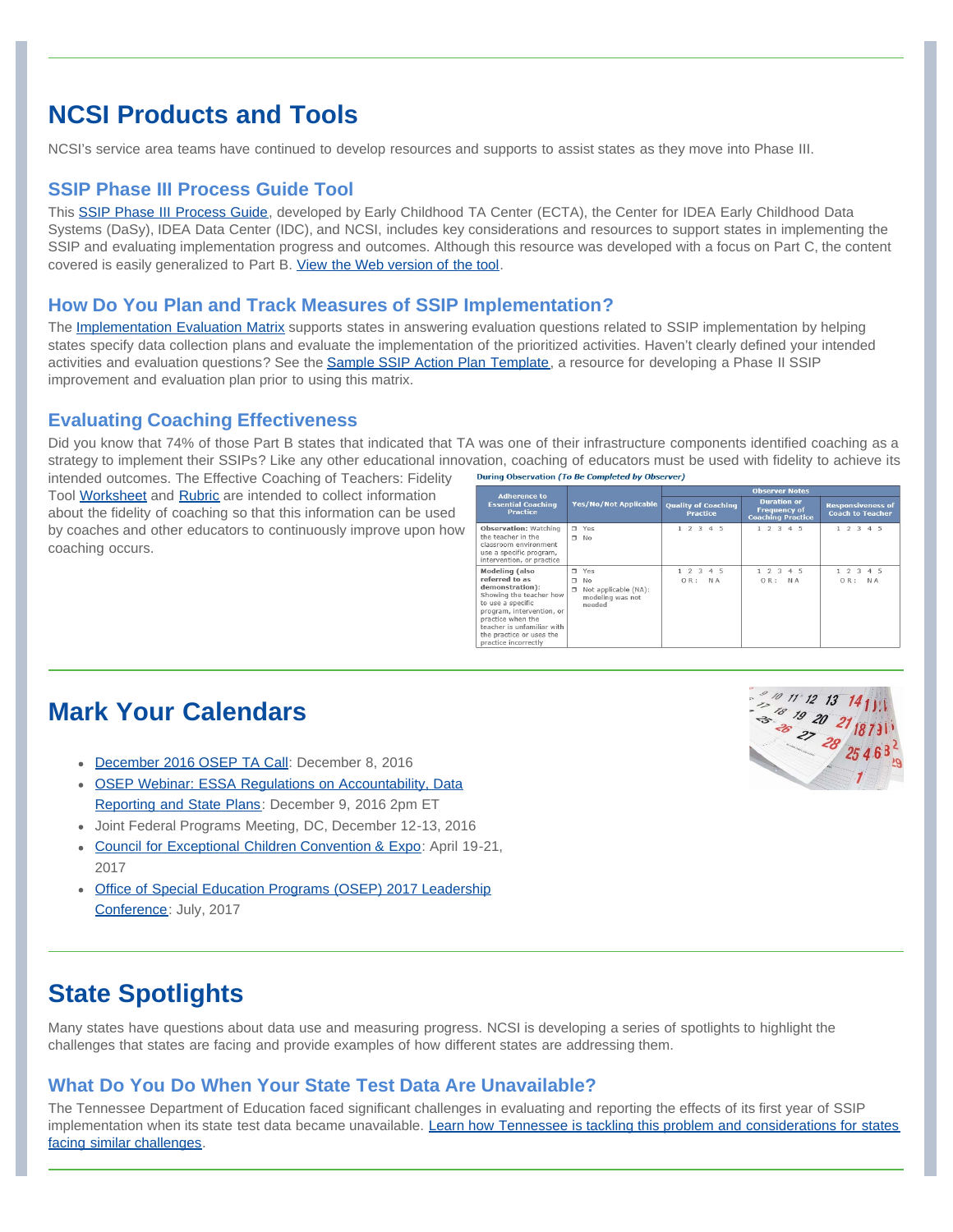# <span id="page-2-0"></span>**Partner Resources to Support SSIP Implementation**

### **Using MTSS as a Strategy? Listen to the SWIFT Unscripted Podcast**

Many states have incorporated multi-tiered system of support (MTSS) as a framework for implementing evidence-based practices as part of their SSIP. SWIFT's most recent podcast in the SWIFT Unscripted series features Dr. Steve Goodman from Michigan's Integrated Behavior and Learning Support Initiative. Dr. Goodman shares his experience, research, and knowledge about MTSS that blends academic and behavior systems. [Click here to listen.](https://soundcloud.com/user-562198250/steve-goodman-podcast)

### **Data Are Important to Everyone! Hear Different Stakeholder Perspectives**

DaSy has developed a series of 2- to 3-minute videos that describe some of the ways that key stakeholders are using data in their work to support children with disabilities and their families. You can click on each stakeholder's photo to see a brief video describing her or his firsthand perspective on early childhood data use. [View the videos.](http://dasycenter.org/perspectives-on-data-use/)

#### **Supporting Students with Math Difficulty? View this Series of NCII Videos**

This collection of [instructional mathematics videos](http://www.intensiveintervention.org/resource/mathematics-instructional-videos-supporting-students-math-difficulty) developed by the National Center on Intensive Intervention (NCII) is intended to assist special education teachers, interventionists, and others working with students with math difficulty to incorporate the [principles for](http://www.intensiveintervention.org/video-resource/what-should-we-consider-when-teaching-students-math-difficulty) [effective math intervention](http://www.intensiveintervention.org/video-resource/what-should-we-consider-when-teaching-students-math-difficulty) when supporting struggling students. The videos within this series illustrate strategies for instruction and are related to content covered in the [Mathematics Sample Lessons and Activities](http://www.intensiveintervention.org/resources/sample-lessons-activities/mathematics). View the series of videos to support [teaching counting](http://www.intensiveintervention.org/resource/teaching-counting-instructional-videos) and [place value concepts.](http://www.intensiveintervention.org/resource/place-value-concepts-instructional-videos) Additional videos will be added to support place value computation and basic facts in the coming months.

### <span id="page-2-1"></span>**Updates from ED**

#### **Phase III Guidance and 2017 SPP/APR Package Is Here!**

OSEP has released an SSIP Phase III [Organizational Report Outline](https://osep.grads360.org/#communities/pdc/documents/12905) and [Evaluation Plan Guidance Tool](https://osep.grads360.org/#communities/pdc/documents/12904). These resources are intended to help states as they develop their SSIP Phase III submission, which is due to OSEP on April 3, 2017. The report outline provides an optional template that states can use when writing their Phase III submission, and the guidance tool presents questions for consideration that aim to assist states as they communicate the results of their SSIP implementation activities. In addition, OSEP recently released the [2017 SPP/APR Package documents](https://osep.grads360.org/#program/spp-apr-resources). Find the [Phase III guidance and outline](https://osep.grads360.org/#program/ssip) and [SPP/APR resources](https://osep.grads360.org/#program/spp-apr-resources) on GRADS360°. Do you have specific questions? Ask your OSEP state lead for an SSIP-specific TA call and reach out to your NCSI TA Facilitator or other OSEPfunded TA Centers for resources and support.

### **OSEP Releases Toolkit for Improving Outcomes for Youth with Disabilities in Juvenile**

#### **Corrections**

More than 60,000 youth are currently in juvenile correctional facilities, and a large portion of these youth are identified as having a disability, yet less than half report that they are receiving special education services. To protect the rights for these youth and improve their chances of leading positive and successful lives, it is the shared responsibility of states, SEAs, public agencies, and correctional facilities to ensure full access to a free appropriate public education. OSEP developed a [toolkit](https://www.osepideasthatwork.org/jj) that includes evidence- and researchbased practices, tools, and resources that educators, families, facilities, and community agencies can use to better support and improve the long-term outcomes for youth with disabilities in juvenile correctional facilities. [View the toolkit.](https://www.osepideasthatwork.org/jj)

#### **Early Childhood Privacy and Confidentiality FAQ**

OSEP has released a guidance document, [Understanding the Confidentiality Requirements Applicable to IDEA Early Childhood](http://www2.ed.gov/policy/speced/guid/idea/memosdcltrs/idea-confidentiality-requirements-faq.pdf) [Programs Frequently Asked Questions,](http://www2.ed.gov/policy/speced/guid/idea/memosdcltrs/idea-confidentiality-requirements-faq.pdf) to assist early childhood programs under the Individuals with Disabilities Education Act with addressing privacy and confidentiality questions.

#### **Do you have suggestions for resources or topics that we can cover in the newsletter? Send them to us at** [NCSI@wested.org](mailto:NCSI@wested.org)**.**

The National Center for Systemic Improvement is funded by the U.S. Department of Education's Office of Special Education Programs contract No. H326R140006. The views expressed herein do not necessarily represent the positions or policies of the U.S. Department of Education. No official